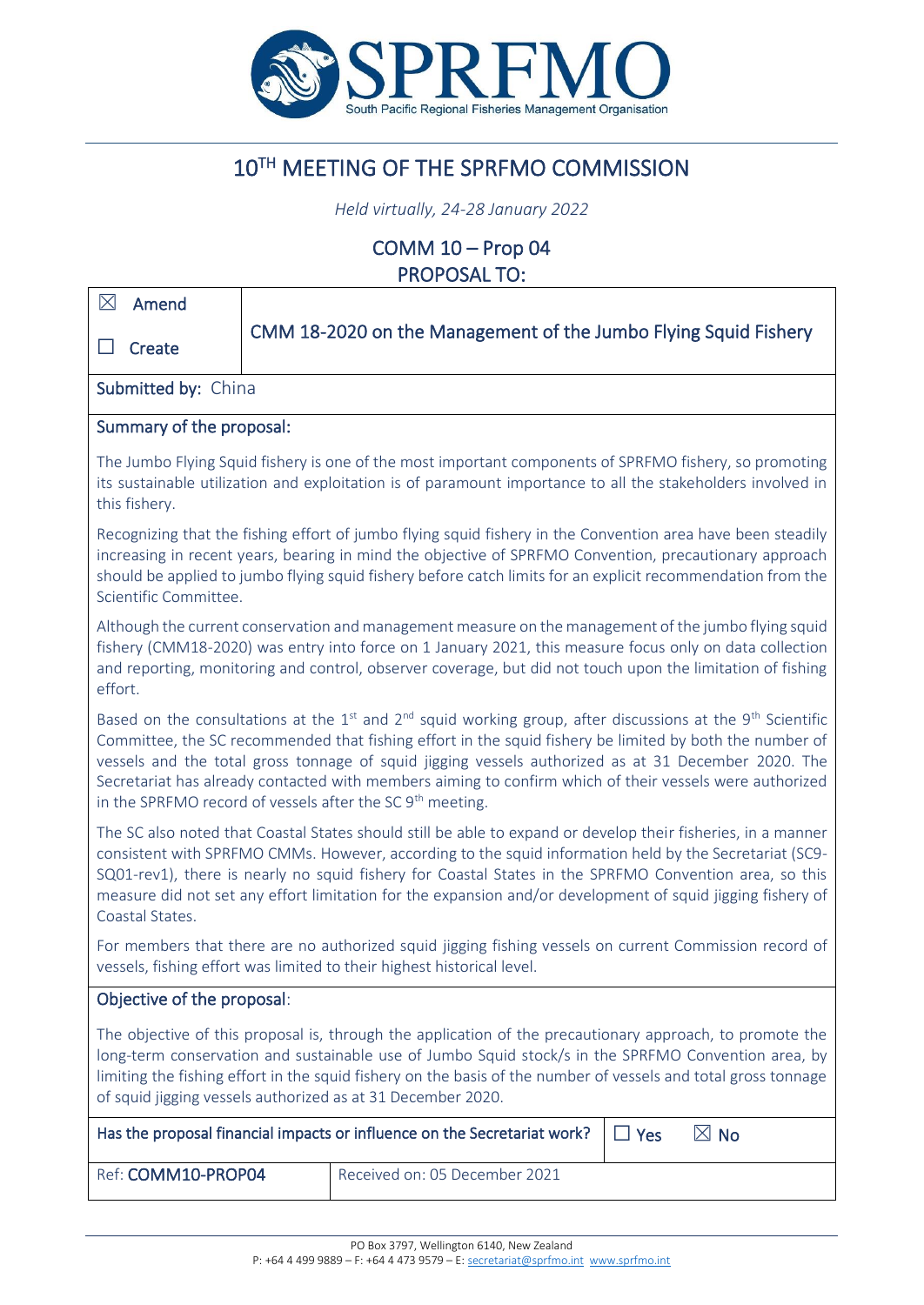

# CMM 18-2022

# Conservation and Management Measure on the Management of the Jumbo Flying Squid Fishery

*(Supersedes CMM18-2020)*

### The Commission of the South Pacific Regional Fisheries Management Organisation;

*NOTING* that there has been a substantial increase in catches of and fishing effort for jumbo flying squid in the Convention Area since 1990;

*CONCERNED* that there is uncertainty concerning the stock status and exploitation rate of jumbo flying squid;

*TAKING INTO ACCOUNT* the discussions at the 2nd Squid Workshop on 17<sup>th</sup> August 2021, the 9th meeting of the Scientific Committee from27 September to 2 October 2021;

*BEARING IN MIND* the commitment to apply the precautionary approach and take decisions based on the best scientific and technical information available as set out in Article 3 of the Convention;

*RECOGNISING* that a primary function of the Commission is to adopt Conservation and Management Measures (CMMs) to achieve the objective of the Convention, including, as appropriate, CMMs for particular fish stocks;

*AFFIRMING* its commitment to ensure the long-term conservation and sustainable management of jumbo flying squid stocks in accordance with the objective of the Convention;

*RECOGNISING* the need for effective monitoring and control and surveillance of fishing for jumbo flying squid in the implementation of this measure pending the establishment of monitoring, control and surveillance measures pursuant to Article 27 of the Convention;

*RECALLING* Articles 20(3) and 20(4) of the Convention;

*FURTHER RECALLING* the need set out in Article 4 of the Convention to ensure compatibility of CMMs established for the high seas and those adopted for areas under national jurisdiction, and the duty of Contracting Parties to cooperate to this end;

*RECALLING* also Article 21(1) of the Convention;

*ADOPTS* the following CMM in accordance with Articles 8 and 21 of the Convention:

## General Provisions

1. This CMM applies to all vessels flagged to Members and Cooperating Non-Contracting Parties (CNCPs) engaged in or intending to engage in fishing for jumbo flying squid (*Dosidicus gigas*) in the Convention Area.

2. Only fishing vessels duly authorised pursuant to Article 25 of the Convention and in accordance with CMM 05-2021 (Record of Vessels) that are flagged to Members and CNCPs shall participate in the fishery for jumbo flying squid in the Convention Area.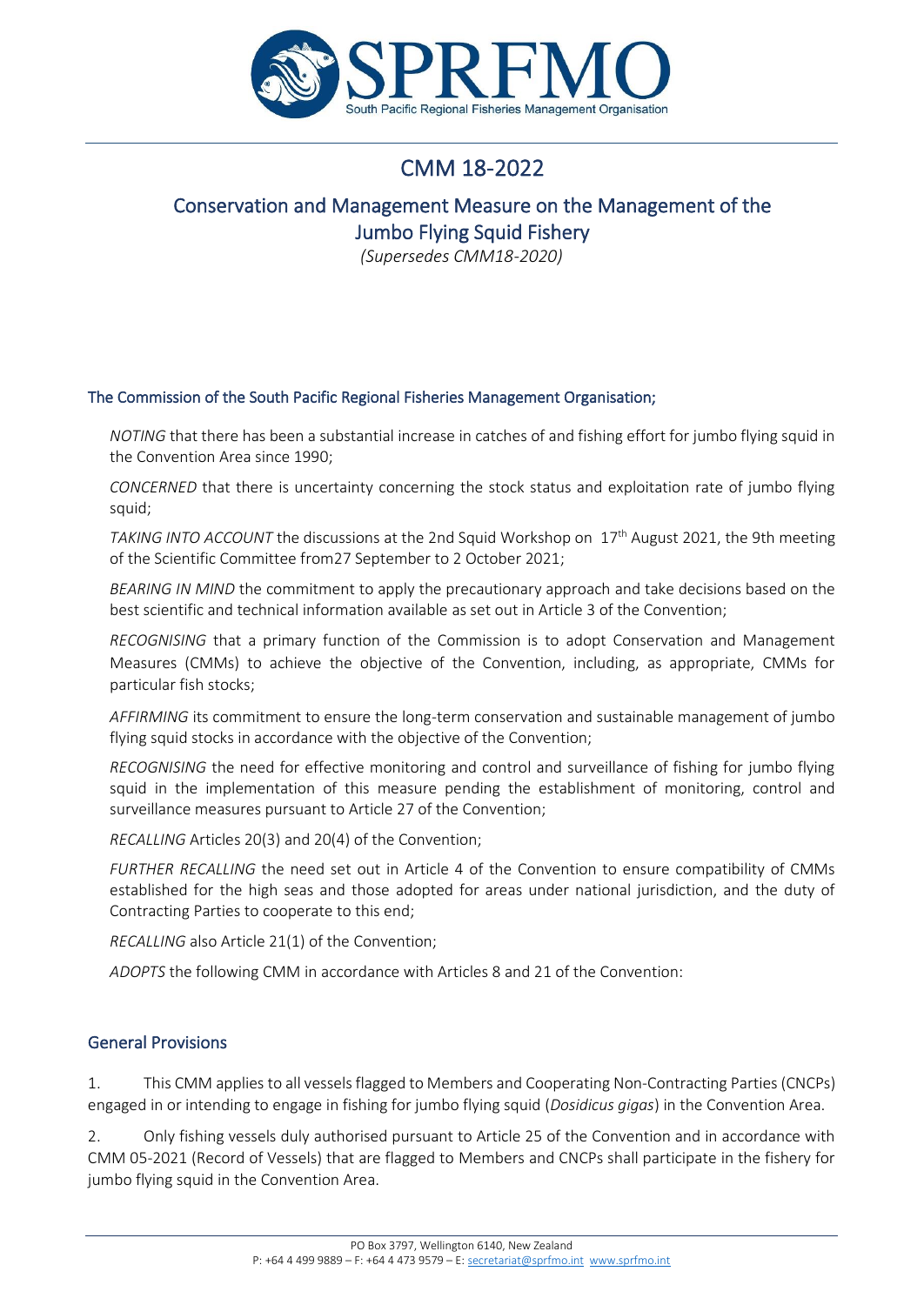

## Effort management

3. Relevant Members and CNCPs shall limit both the number and total gross tonnage of vessels flying their flag in respect of the Jumbo Flying Squid Jigging Fishery in the Convention area to the level of their squid jigging vessels authorized as of 31 December 2020 and set out in Table 1 of this CMM. Members and CNCPs may substitute their vessels as long as the vessel number and total level of GT for each Member and CNCP does not exceed the level recorded in the table.

4. Subject to further decisions by the Commission, Developing Coastal states may still be able to expand or develop their Jumbo Flying Squid Jigging fishery in consideration of the Objective of the Convention.

5. For those members that currently have no authorized squid jigging vessels on the Commission Record of Vessels but vessels flying their flag had engaged in squid jigging fishing activities in the Convention area in respect of jumbo flying squid historically, they may develop their squid Jigging fisheries in the future in a responsible manner and shall limit their number and total gross tonnage of vessels flying their flag. The number and total gross tonnage of vessels flying their flag in respect of the Jumbo Flying Squid Jigging Fishery in the Convention area shall be decided in accordance to the state of squid resources and in no case exceed their highest historical levels.

6. For those members that have no historical record on Jumbo Flying Squid Jigging fishery in the Convention Area, their development of Jumbo Flying Squid Jigging fishery in the Convention Area shall be dependent upon the availability of squid resources without prejudice to the objective of the Convention.

## Data Collection and Reporting

7. Each Member and CNCP participating in the jumbo flying squid fishery shall collect, verify, and provide all required data to the Executive Secretary, in accordance with CMM 02-2021 (Data Standards) and using the templates prepared by the Secretariat and available on the SPRFMO website, including an annual catch report detailing catches on a monthly basis.

8. The Executive Secretary shall verify the annual catch reports submitted by Members and CNCPs against the submitted data. The Executive Secretary shall inform Members and CNCPs of the outcome of the verification exercise and any possible discrepancies encountered.

## Monitoring and Control

9. Members and CNCPs participating in the jumbo flying squid fisheries shall implement a vessel monitoring system (VMS) in accordance with CMM 06-2020 (VMS) and other relevant CMMs adopted by the Commission.

10. Each Member and CNCP participating in the jumbo flying squid fishery shall provide the Executive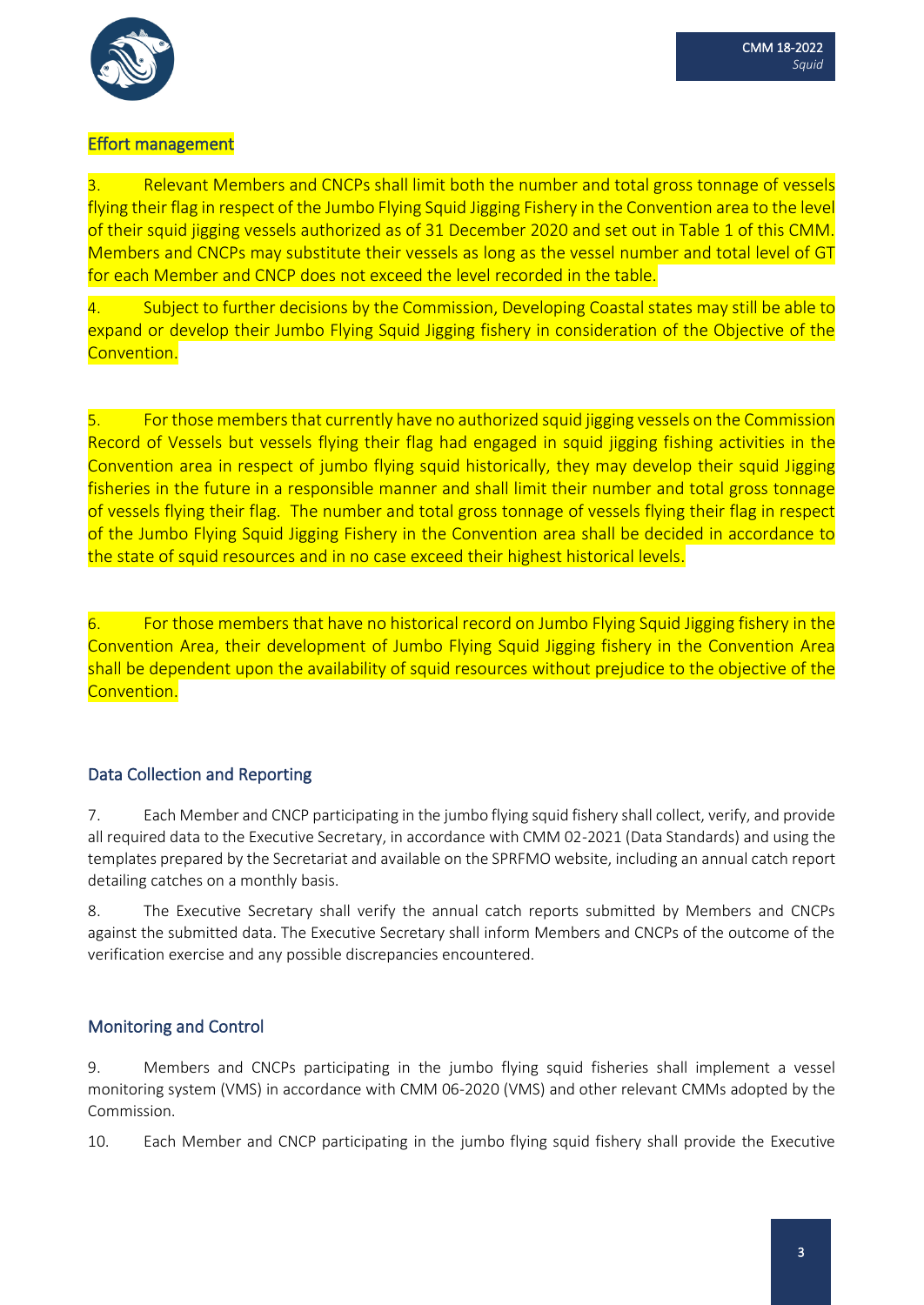

Secretary a list of vessels<sup>1</sup> they have authorised to fish in the fishery in accordance with Article 25 of the Convention and CMM 05-2019 (Record of Vessels) and other relevant CMMs adopted by the Commission. They shall also notify the Executive Secretary of the vessels that have actively fished or engaged in transhipment in the Convention Area within 30 days of the end of each year. The Executive Secretary shall maintain lists of the vessels so notified and will make them available on the SPRFMO website.

11. The Executive Secretary shall report annually to the Commission on the list of vessels having actively fished or been engaged in transhipment in the Convention Area during the previous year using data provided under CMM 02-2020 (Data Standards).

## Scientific Committee Reports

12. Members and CNCPs shall provide their annual reports, in accordance with the existing guidelines for such reports, in advance of the 2021 Scientific Committee meeting. Members and CNCPs shall also provide observer data for the 2021 fishing season to the Scientific Committee to the maximum extent possible. The reports shall be submitted to the Executive Secretary at least one month before the 2021 Scientific Committee meeting in order to ensure that the Scientific Committee has an adequate opportunity to consider the reports in its deliberations. Members and CNCPs should notify the Executive Secretary in the event they will not be submitting an annual report together with the reasons for not doing so.

13. The information collected under paragraphs 3 and 8, and any stock assessments and research in respect of the jumbo flying squid fishery shall be submitted for review to the Scientific Committee. The Scientific Committee will conduct the necessary analysis and assessment, in accordance with its SC Multiannual workplan agreed by the Commission, in order to provide advice on stock status.

#### Observer Coverage

14. Members and CNCPs participating in the jumbo flying squid fishery shall ensure a minimum observer coverage of 5 full time at sea observers or 5% of fishing days for vessels flying their flag, and ensure that such observers collect and report data as described in CMM 02-2020 (Data Standards). The Scientific Committee shall review the minimum observer coverage, at the latest at its 2023 meeting and provide advice to the Commission, including in relation to the specificities of different fleet segments, including those up to 15 metres in length.

#### Special Requirements of Developing States

15. In recognition of the special requirements of developing States, in particular small island developing States and territories and possessions in the region, Members and CNCPs are urged to provide financial, scientific and technical assistance, where available, to enhance the ability of those developing States and territories and possessions to implement this CMM.

#### Review

<sup>&</sup>lt;sup>1</sup>Fishing vessels as defined in Article  $1 (1)(h)$  of the Convention.